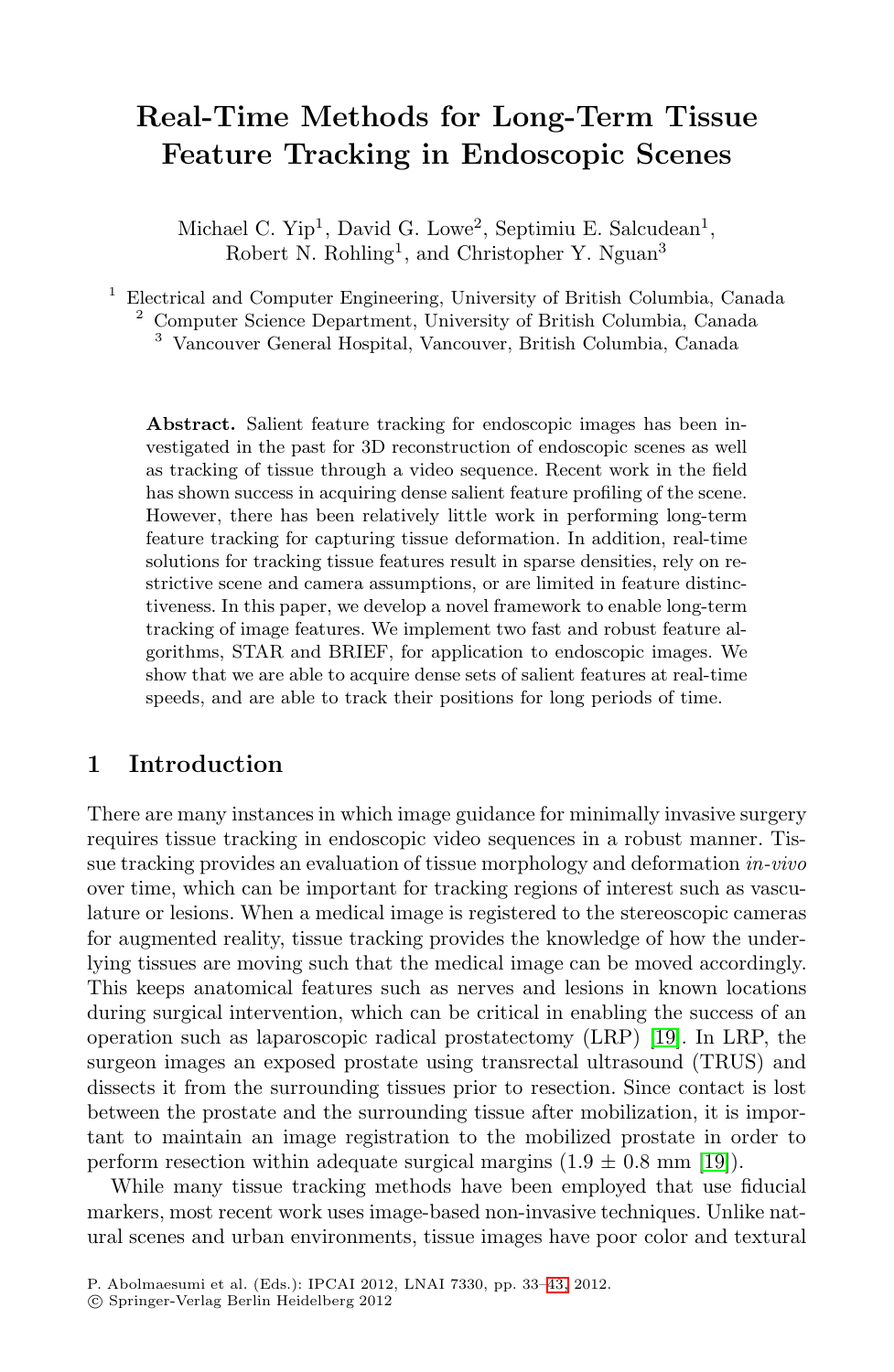distinctiveness, few edges and corners, are poo[rl](#page-9-0)[y](#page-9-1) [illu](#page-9-2)[mi](#page-10-2)[nat](#page-10-3)ed, exhibit a great deal of specular reflection, and exhibit non-rigid deformation due to regular patient motion (e.g. heartbeat, breathing) as well as interactions with surgical instruments. Therefore, simple template-based tracking has been found to be limited in performance[12,15]. Others have used deformation functions [13] to capture real-time deformations of a beating heart, but require predictive models for heartbeat motion, frequent reinitializations to avoid drift, and are only able to capture low-order deformations. The most successful method for densely tracking tissue deformation so far is feature tracking. Work by [6,9,11,18,21] and references therein have shown that it is possible to find stable and uniquely identifiable features in tissue images. However, two areas of difficulty still exists:

- **Feature Management for Long-Term Tracking.** A framework for managing features that enter and exit an endoscopic scene is necessary to maintain long-term stable tracking. Despite the successes of Simultaneous Localization and Mapping methods for long-term tracking, they are suitable for natural scenes and urban environments and predominantly rely on camera pose estimation, assuming that scene features generally only move due to camera motion [\[20](#page-10-4),21]. Du[e to](#page-10-5) patient movement (breathing, heartbeat) and surgical instrument interactions with ti[ss](#page-9-3)ues, these methods are limited in their application here. Therefore, a long-term feature tracking method, one that minimizes drift without estimating camera pose, and can track features temporar[ily](#page-10-6) lost between frames, is an important contribution.
- **Speed.** Features with high saliency, such as the Scale Invariant Feature Transform (SIFT) [5], have been effective at producing dense, stable features [6,10,20,21], but are unable to run at real-time speeds. Computationally fast features (e.g. Shi-Tomasi [16], FAST [14]) have only been able to generate sparse sets of trackable points in real-time opera[tio](#page-9-4)n[8]. GPU implementations have been limited and have yet to achieve real-time speeds at highdefinition, and still rely on some CPU computation where GPU-acceleration is deemed not effective [17]. Therefore, an interesting research question is: are we able to perform high-density feature tracking at real-time speeds?

In this paper, we will describe a novel long-term tissue tracking strategy that is capable of capturing a dense map of tissue deformations within endoscopic images. Using two relatively new salient feature algorithms (CenSuRE[1] and  $BRIEF[2]$ , we are able to achieve real-time (greater than  $10Hz$ ) speeds while maintaining high resolution tracking of tissu[e d](#page-9-4)eformation for extended periods of time. Furthermore, we show that this can be appli[ed](#page-9-5) to stereoscopic scenes for describing and tracking 3D tissue surface profiles.

### **2 Methods**

#### **2.1 Salient Features**

We propose the use of two relatively new feature detectors: a modified version of the Center Surrounded Extremas (CenSuRE) feature detector [1] called STAR [22], and the Binary Robust Independent Elementary Features (BRIEF) [2].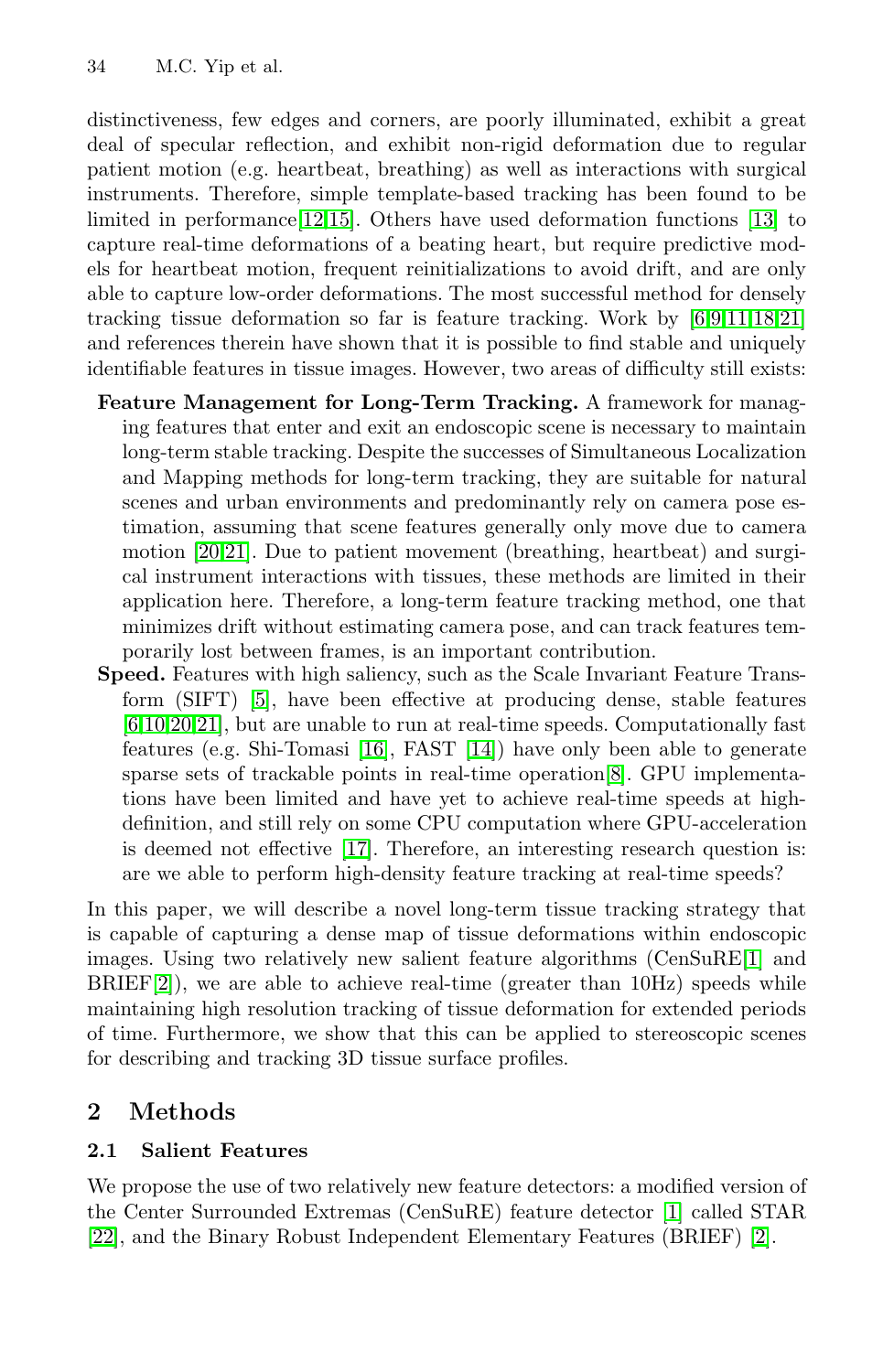Mikolojaczyk and Schmid [7] found that the most salient image features found in computer vision literature were derive[d fro](#page-10-7)m the Laplacian of Gaussian (LoG). Where SIFT uses a Difference of Gaussians to estimate the LoG, CenSuRE uses a bi-level center-surrounded square kernel, where pixel values within the kernel are mul[tip](#page-2-0)lied by either  $+1$  or  $-1$  (Figure 1a). These kernels are applied over pyramidal scale space at all locations to find local extrema that represent salient features. The extrema are then filtered using a scale-adapted Harris measure to eliminate weak responses, and line suppression is performed by evaluating a second moment matrix, and discarding those features that have a large ratio between principle curvatures. The STAR feature detector [22] that we will be using is a modification of the CenSuRE detector by using a star shaped kernel (an overlay of a 0 deg and a 45 deg oriented CenSuRE kernel), in order to better estimate the LoG (Figure 1b). Given that these center-surround kernels are simply addition and subtraction summations, they can be computed extremely efficiently using integral images. The output of the STAR detector will be the salient locations and scales of patches in the image.

<span id="page-2-0"></span>

**Fig. 1.** (a) bi-level center-surround kernel constructed using integral images, and, (b) the STAR kernel, and (c) example of a BRIEF kernel

In order to track features from one frame to the next, we use the BRIEF [2] descriptor to describe a characteristically-scaled patch centered about each STAR location. For each STAR location, [N](#page-9-5) pairs of points in an  $S \times S$  square region are chosen at random, with the condition that the probability of choosing a point is equal to an isotropic Gaussian distribution centered about the STAR location (Figure 1c). A descriptor vector of length  $N$  is built to describe the patch, where the  $i^{th}$  element is either 0 (if, for the  $i^{th}$  pair, the pixel intensity of the first point is higher than that of the second point) or 1 (otherwise). This creates a binary vector that can be used to uniquely identify each feature. Feature matching is performed by calculating the Hamming distance between two feature descriptors. Following the formulation provided in [2], we use a patch size of  $S = 25$  and vector length of  $N = 256$ .

There are a number of reasons as to why we chose to combine both STAR and BRIEF (STAR+BRIEF) to describe a single salient feature. Both methods evaluate patch-locations for saliency, and by extracting BRIEF features at characteristic scales of the STAR locations, STAR+BRIEF features can be made scale-invariant. STAR's approximation of the LoG can be well described by the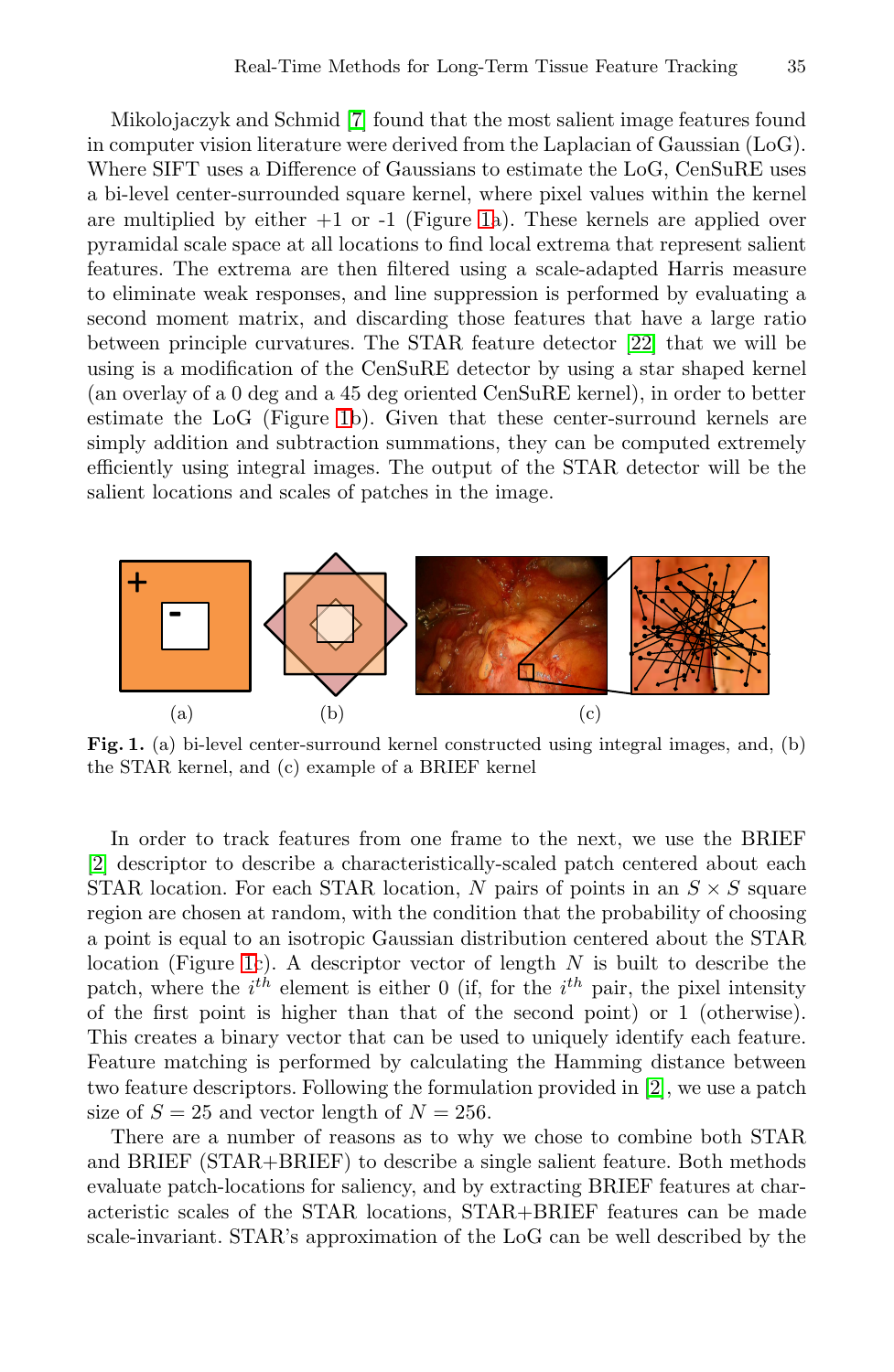isotropic Gaussian-distributed pixel comparison vector of a BRIEF feature. Finally, both methods are fast to compute. Performance comparisons of STAR and BRIEF to popular feature detectors can be found in their original papers [1,2].

#### **2.2 Long-Term Feature Tracking**

A salient feat[ure](#page-3-0) tracking framework for long-term tracking is developed. As opposed to other suggested frameworks for feature tracking for endoscopic video [21,20], our method does not use camera pose estimation and feature location reprojection to estimate scene movement. Rather, we all[ow](#page-3-0) each feature to move independently and use spatial and temporal filters to remove tracking errors, and we allow features to be lost temporarily and found in subsequent frames.

**Temporal Tissue Tracking.** A visual flowchart of the proposed tissue tracking framework is presented in Figure 2. We begin by capturing an image from the surgical camera, and performing a pre-processing filter with a  $3 \times 3$  Gaussian smoothing kernel. We then extract the image features from the current frame (Figure 2B) and match them to features found in previous frames (Figure 2C). A list of features is maintained, where previous features that are matched have their locations and descriptors updated, and features that were not matched in the current frame are added to the list. Finally, features that are matched below a certain percentage of frames are discarded (empirically set to 40%).

<span id="page-3-1"></span><span id="page-3-0"></span>

**Fig. 2.** Flowchart of the proposed feature tracking framework on a single image

There are a number of filters that are applied to improve feature matching accuracy. A feature is defined as  $f(x, y, k)$ , where x and y represent its pixel location in the original image, and  $k$  represents its characteristic scale. Given two feature lists (1 and 2), the  $i^{th}$  feature from list 1,  $f_i$ , and the  $j^{th}$  feature from list 2,  $f_j$ , we only perform descriptor comparisons on a subset of features.

**–** *Physical Proximity:* Since we do not expect large feature movement between consecutive frames, our search space is limited by

$$
|x_i - x_j| < \delta_x \text{ and } |y_i - y_j| < \delta_y. \tag{1}
$$

where  $\delta_x$  and  $\delta_y$  is the range of the search space.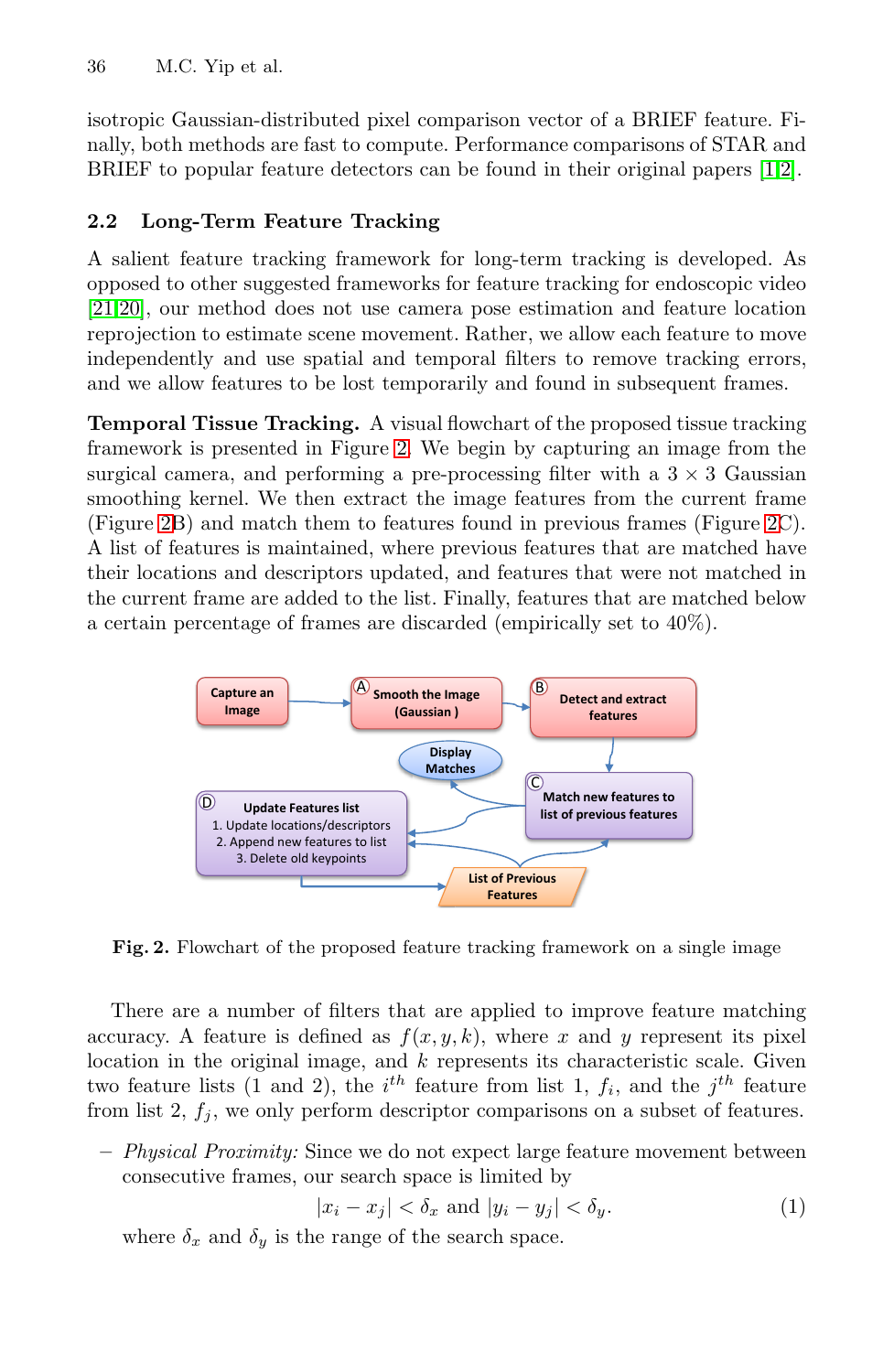**–** *Scale Similarity:* We do not expect significant changes in feature sizes between consecutive frames, and therefore limit our search space to

<span id="page-4-1"></span><span id="page-4-0"></span>
$$
|log(k_i/k_j)| < \kappa,\tag{2}
$$

where  $\kappa$  is the maximum allowable ratio of feature scales.

**–** *Descriptor Distance Ratio:* We measure the confidence of feature matches by comparing the descriptor distance of the best match,  $d_{first}$ , to the descriptor distance of the second best match,  $d_{second}$ , and only take matches if

$$
d_{first}/d_{second} < \lambda,\tag{3}
$$

where  $\lambda$  is the maximum allowable ratio between the descriptor distances.

<span id="page-4-2"></span>A set of matched features will provide a dense mapping of tissue movement within the scene. Matches that move in significantly different directions than the local tissue movement can be rejected. This is performed by checking the movement of each matched feature against its nearest neighbors (matched features within a Euclidean distance of 20% of the image width).

Given a set of two neighboring feature locations in frame  $n, Q_{1,n} = \{x_{1,n}, y_{1,n}\}$ and  $Q_{2,n} = \{x_{2,n}, y_{2,n}\}$ , and their matched locations in the previous frame,  $Q_{1,n-1} = \{x_{1,n-1}, y_{1,n-1}\}\$ and  $Q_{2,n-1} = \{x_{2,n-1}, y_{2,n-1}\}\$ , we consider their movements to be significantly different if

$$
\left| \log \left( \frac{\delta x_1^2 + \delta y_1^2}{\delta x_2^2 + \delta y_2^2} \right) \right| > \gamma,
$$
\n(4)

where  $\{\delta x_1, \delta y_1\} = \{x_{1,n} - x_{1,n-1}, y_{1,n} - y_{1,n-1}\}\$  and  $\{\delta x_2, \delta y_2\} = \{x_{2,n} - x_{1,n-1}, y_{1,n} - y_{1,n-1}\}\$  $x_{2,n-1}, y_{2,n} - y_{2,n-1}$ , and where  $\gamma$  represents the maximum allowable ratio of squared distances of movements between the neighboring features. Furthermore, the directions of their movements are considered to be significantly different if

$$
\Delta\theta = \arccos\left(\frac{\delta x_1 \cdot \delta x_2 + \delta y_1 \cdot \delta y_2}{\sqrt{\delta x_1^2 + \delta y_1^2} \sqrt{\delta x_2^2 + \delta y_2^2}}\right) > \epsilon,\tag{5}
$$

where  $\epsilon$  is the maximum allowable difference in the direction of movement.

Matched features that move within  $\epsilon$  and  $\gamma$  for more than 70% of neighboring features are accepted[. W](#page-3-1)[e](#page-4-0) chec[k](#page-4-1)  $\epsilon$  and  $\gamma$  only if there is a temporal displacement of 5 pixels for each match, since the resolution of  $\epsilon$  and  $\gamma$  decreases significantly [w](#page-4-2)ithin a Euclidean distance of 5 pixels, making these filters less effective.

**Stereoscopic Tracking.** Our proposed tracking algorithm can be extended to track features in 3D coordinate space. Features from a left and right channel of a stereo-endoscope are matched in order to triangulate the features' locations in 3D. The matching between features in stereoscopic channels can be filtered using the same methods as above (Equations 1, 2 and 3). Since stereo-triangulation does not take into account temporal movement, neighborhood feature movement (Equations 4 and 5) are unnecessary for stereoscopic matching.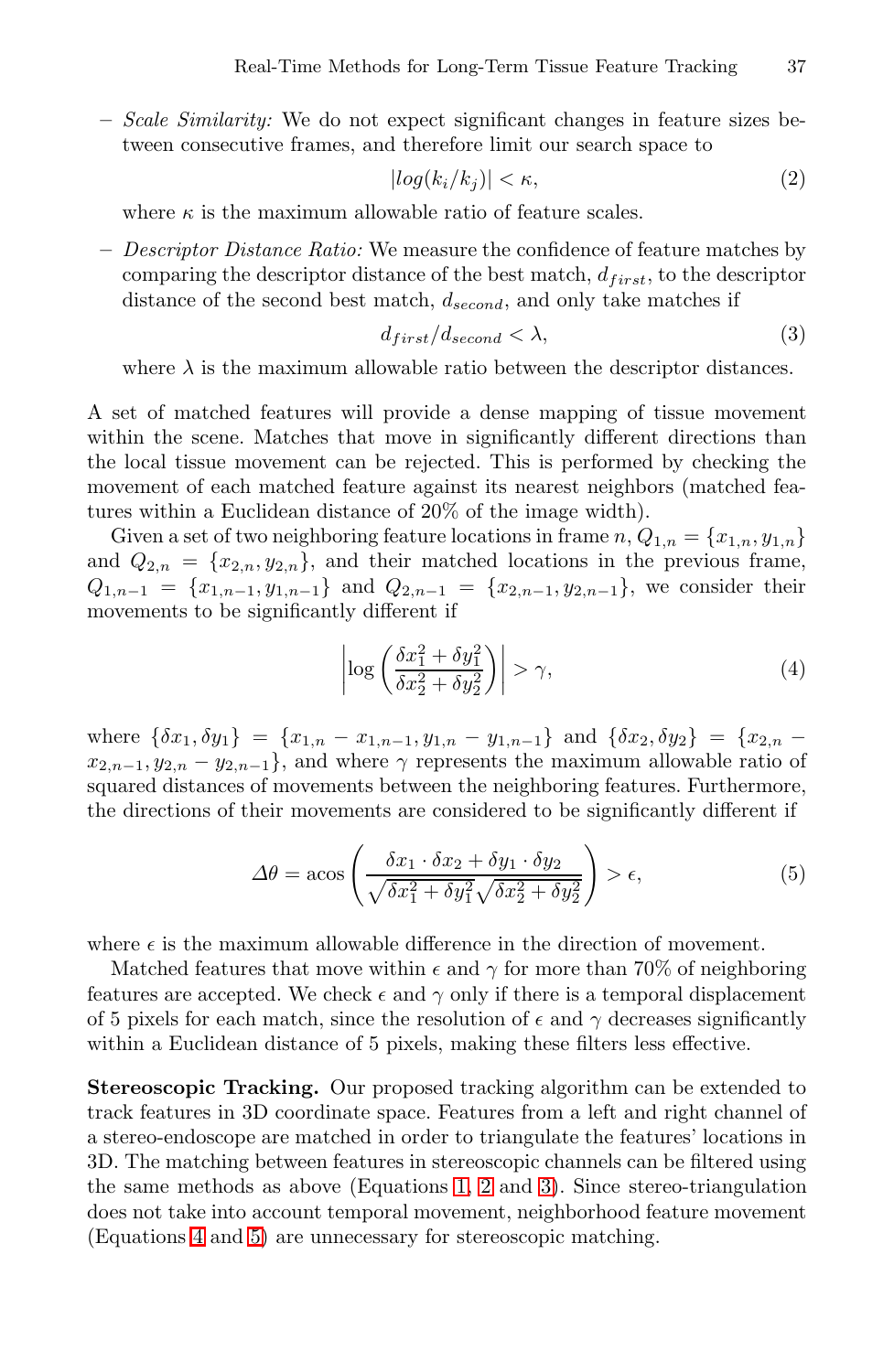We use one channel for temporal tracking, and the tracked features are then matched against features found in the other channel for 3D localization; we note that in the future, tracking both channels can be used for outlier rejection.

# **3 Experimental Setup**

Table 1 describes the parameters of our tissue tracking framework.  $\kappa = \log(2.0)$ is chosen to search within an octave scale of a feature, and  $\kappa = \log(\sqrt{2.0})$  reflects smaller changes in scale between stereo channels;  $\delta$ 's are chosen assuming that features move relatively small distances between frames and between stereoscopic channels.  $\lambda = 0.5$  chooses feature matches that have under half the descriptor distance of the next best match.  $\gamma = 2 \log(1.5)$  and  $\epsilon = \pi/18$  were chosen to restrict features bundles to smooth, consistent motion, characteristic of tissue.

Four measures were used to evaluate the efficacy of STAR+BRIEF and the long-term feature tracking strategy: (a) the number of features found per frame, (b) the percentage of these features that are matched to ones in previous frames, (c) the persistence of features in subsequent frames (d) and the algorithm speed.

We investigated the tracking algorithm's ability on four endoscopic videos involving different *in-vivo* tissue movement:

- **Translation:** Abdominal cavity after inflation. Surgeon moves the endoscopic camera to approximate translation. (1050 frames,  $480 \times 640$  pixels).
- **Rotation:** Abdominal cavity after inflation. Surgeon moves the endoscopic camera to approximate rotation. (710 frames,  $480 \times 640$  pixels).
- **[Series:](http://hamlyn.doc.ic.ac.uk/vision/)** Abdominal cavity after inflation. Surgeon moves the endoscopic camera to approximate a series of movements involving translation and scaling with slight rotations.  $(1200 \text{ frames}, 480 \times 650 \text{ pixels})$
- **Heartbeat:** Open-chest procedure with an exposed heart. Significant surgical clamps footprint in the image. A stationary camera images a heartbeat. (650 frames,  $720 \times 576$  pixels).

These videos, acquired by Imperial College London, are available at http://ham lyn.doc.ic.ac.uk/vision/

| Parameter                 |            | Symbol Value (Temporal) | Value(Stereo)                                                 |
|---------------------------|------------|-------------------------|---------------------------------------------------------------|
| Scale Threshold           | $K_{i}$    | log(2.0)                | $\log(\sqrt{2})$                                              |
| Local Area Threshold      |            | $0.2*image$ width       | $0.5*image$ width on x-axis<br>$0.05*$ image height in y-axis |
| Descriptor Distance Ratio | $\lambda$  | 0.5                     | 0.5                                                           |
| Difference in movements   | $\sim$     | $2 * log(1.5)$          | N/A                                                           |
| Difference in angles      | $\epsilon$ | $\pi/18$                | N/A                                                           |

**Table 1.** Parameters for temporal and stereoscopic matching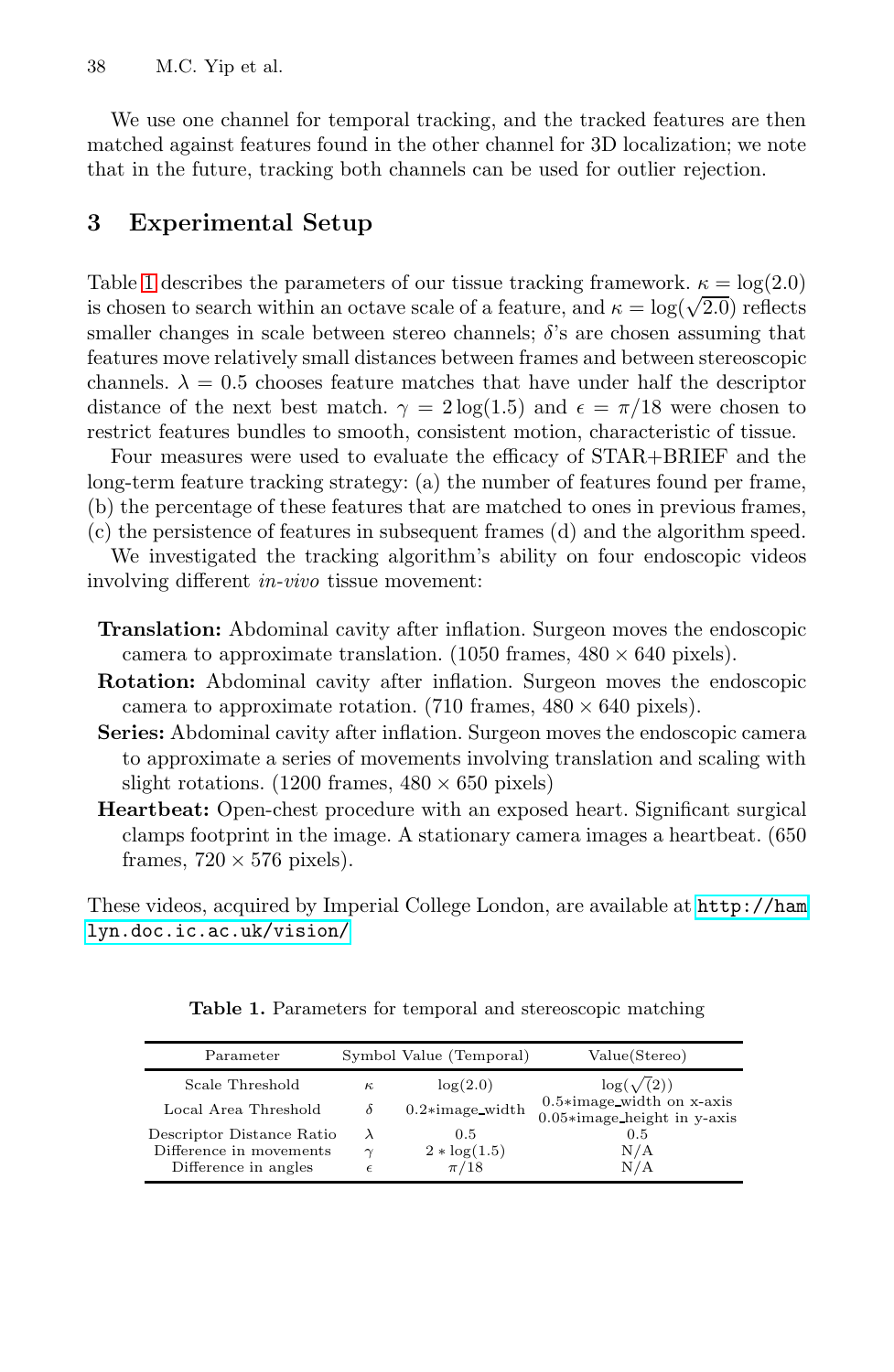## **4 Results**

Figure 3a,b shows two example (Series and Heartbeat videos) of STAR+BRIEF features that are tracked temporally over time. The number of features extracted by the STAR+BRIEF framework fully describe the deformation of the scene. The average number of features tracked are shown in Figure 3c. Figure 3d shows that the STAR+BRIEF framework is able to match 90% of its features from frame to frame for general cases, and over 50% can be matched stereoscopically for 3D localization. Matches were visually inspected and nearly all matches were found to correctly track a correct physical location. We found that fewer features were tracked in the heartbeat video; we believe this can be attributed to the greater degree of specular reflection and significant occlusion from blood, and also the systolic action of the heart, which exhibits frequencies higher than 100Hz that cannot be adequately captured in the endoscopic cameras with conventional framerates. Furthermore, slight discrepancies in triggering during steroscopic frame-grabbing can account for significant movement between stereo channels.

Figure 3e shows a histogram of the percentage of subsequent frames in which features are matched. The histograms are cumulative, where the first column (40% to 50% persistence) is the total number of features being continuously tracked by long-term tracking framework. Features below 40% persistence were not stable and therefore were discarded. The number of features continuously tracked over increasing percentage of frames is fairly linear for general motion. Heartbeat motion shows less features being tracked continuously, and a nonlinear dropoff in persistence of features due to the lower stability of the features from dynamic motion, specular reflection and blood occlusion.

Figure 3f shows the speed of our tracking framework with the STAR+BRIEF method. We show that the our long-term tracking framework is able to process sequenc[es](#page-9-6) above 10Hz and [is](#page-8-0) capable of performing stereoscopic matching and 3D deformation tracking at a fraction of the total tracking time. The heartbeat video, due to the higher resolution and increased specular reflection and occlusion, identified many more features than other videos that were unstable and therefore required significantly higher computation effort than other videos.

Figure 4 shows a sample of the tracking of a feature in the Series video, which involves translation, scaling, and some rotation. A useful method for getting a sense of the aversion to drift, given that we do not have a ground-truth source, is forward-backward tracking [3] shown in Figure 4a, where we track a feature both forwards and backwards in time. Since our long-term feature tracking framework is history-dependent and therefore behaves differently moving in forwards and backwards time, it can be seen that the feature location does not drift. Figure 4b shows the feature location at different timesteps, indicating its stability throughout the sequence of motions.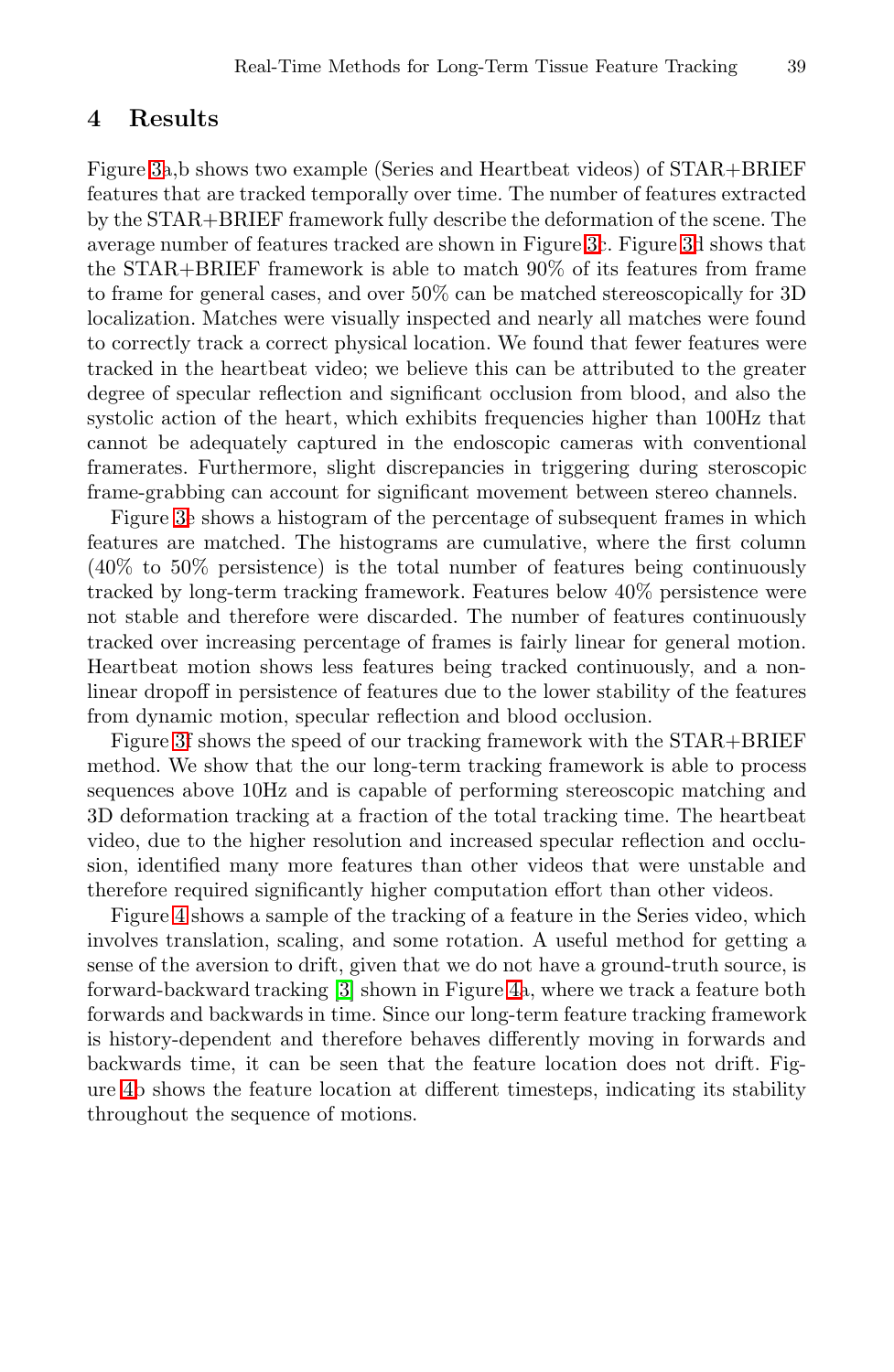

 $(a)$  (b)



<span id="page-7-0"></span>**Fig. 3.** (a,b) Sample feature set identified in the Series and Heartbeat sequences respectively. (c) Number of Features found per frame; (d) % of features in the current frame that are matched to previous features (blue) and % of features matched stereoscopically (orange); (e)The number of features that are found in % of subsequent frames. The graph is cumulative such that the number of features drops off as the % of matching in subsequent frames increases. (f) Time required for a complete cycle of the feature tracking framework (blue) and the amount of time required for stereoscopic matching (orange).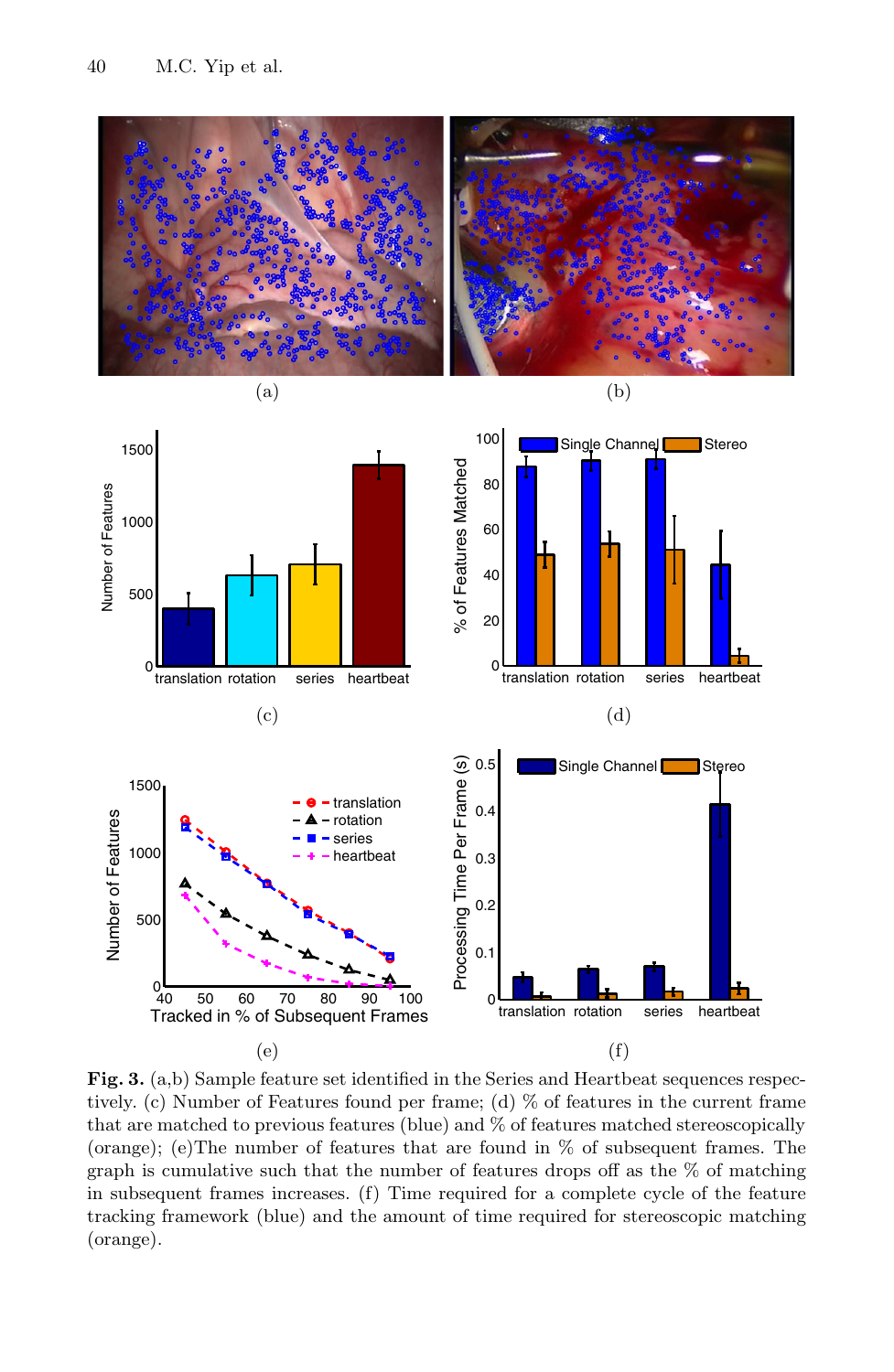<span id="page-8-0"></span>



**Fig. 4.** A STAR+BRIEF feature being tracked over time (1200 frames). Top: tracking performed in both a forward and a backward time direction. Graph shows X and Y coordinates as a function of time. Bottom: a 50 *×* 50 pixel window centered about the feature location at every 100 frames.

 $\overline{0}$  100 200 300 400 500 600 700 800 900 1000 1100

# **5 Discussion**

We have presented a novel framework for long-term tracking of endoscopic tissue scenes. This framework uses salient features for populating the endoscopic images in order to track the deformation of tissue at high densities. We have shown that by using two new, efficient feature algorithms, CenSuRE/STAR and BRIEF, we are able to achieve both high density tracking on standard definition video for long-periods of time at real-time (greater than 10 Hz) speeds. Other fast feature detectors, as well as GPU-accelerated feature tracking could also be used to achieve fast and dense feature tracking under this framework.

The performance of the algorithm is not reliant on a rigid scene or camera pose estimation and [th](#page-10-8)erefore can handle scene deformations, as tissue features are being tracked individually and therefore can describe complex deformations. However, in the case of significant high-frequency deformations (e.g. beating heart), the feature-based approach must widen its search space between frames in expectation of large dynamic movements of individual features. A reduction of the effects of specular reflection and blood occlusion are required to improve tracking, and several strategies can be used such as intensity thresholding and interpolation [4]. In the case of the beating heart, other strategies besides feature tracking, such as the ones presented in [13] can be more effective. Further efforts to handle specular reflection effects and to track instrument occlusion will help enable the long-term tracking strategy to track tissue through an entire surgery.

Given the long-term tissue feature tracking strategy we defined, it may be possible to maintain a registered medical image to endoscopic cameras by tracking the underlying tissue movements; this will provide the surgeon the ability to localize sub-surface tissue features such as nerves and lesions for better surgical guidance. Furthermore, the ability to acquire 3D tracking of dense feature maps may enable a surface-to-feature based registration method, such that the ability to register and maintain a medical image to tissues in the endoscopic cameras can be effectively streamlined. Future work will be to investigate the efficacy of registering and maintaining a medical image to the tissues seen in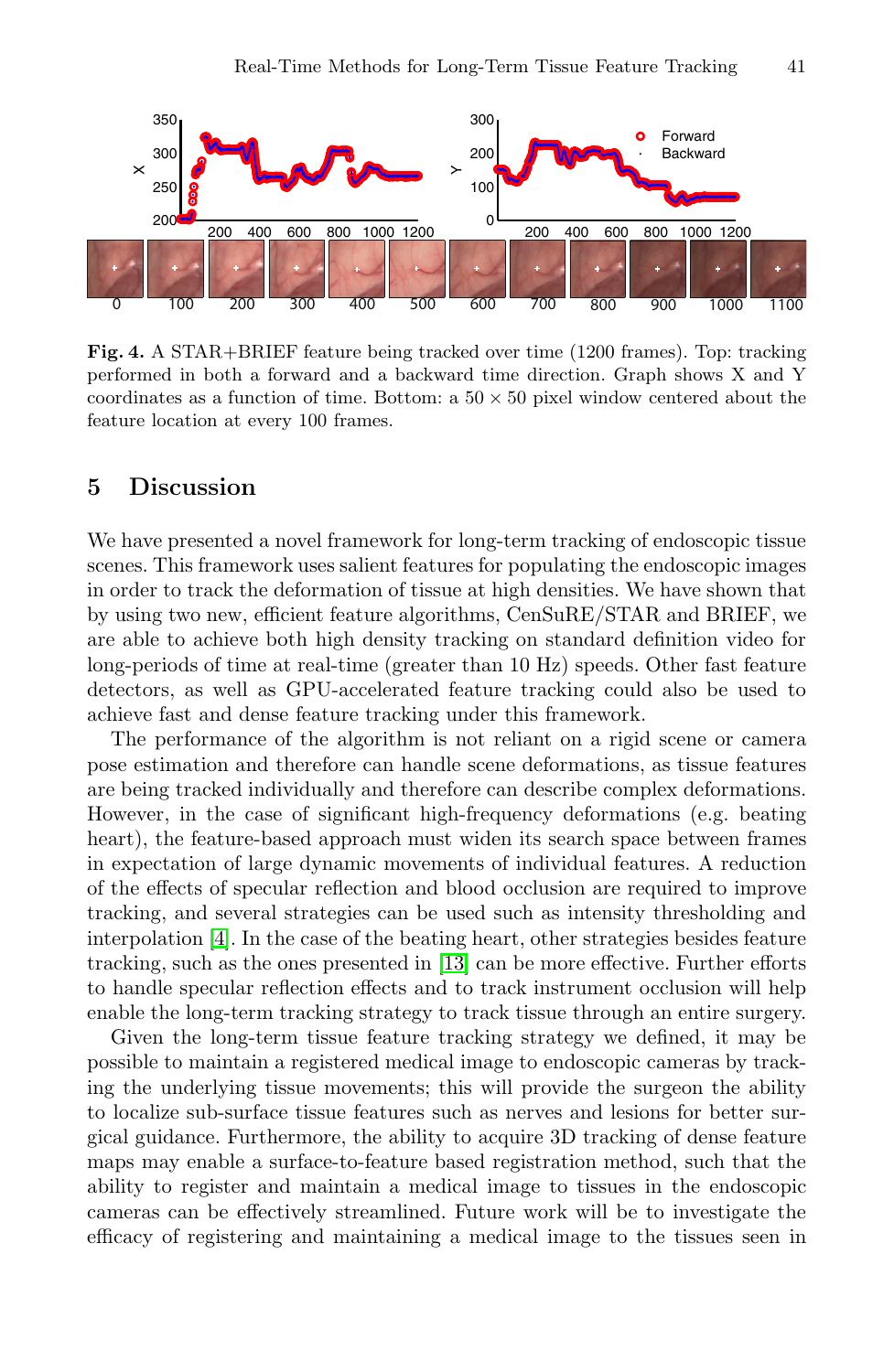<span id="page-9-5"></span><span id="page-9-4"></span>the laparoscopic cameras, with the motivation of improving surgical guidance in LRP, where the dissection of the prostate from the surrounding neurovascular bundle must be performed within narrow margins  $(1.9 \pm 0.8 \text{ mm} \,[19])$ .

<span id="page-9-6"></span>**Acknowledgments.** The authors wish to thank NSERC and the CIHR Knowledge Translation Fund for supporting this work, as well as Professor Guang-Zhong Yang and the Hamlyn Centre for Robotic Surgery at Imperial College of London for open access to their *in-vivo* data sets. Research support from the C.A. Laszlo Chair held by Professor Salcudean is gratefully acknowledged.

# <span id="page-9-0"></span>**References**

- 1. Agrawal, M., Konolige, K., Blas, M.: CenSurE: Center Surround Extremas for Realtime Feature Detection and Matching. In: Forsyth, D., Torr, P., Zisserman, A. (eds.) ECCV 2008, Part IV. LNCS, vol. 5305, pp. 102–115. Springer, Heidelberg (2008)
- <span id="page-9-3"></span>2. Calonder, M., Lepetit, V., Strecha, C., Fua, P.: BRIEF: Binary Robust Independent Elementary Features. In: Daniilidis, K., Maragos, P., Paragios, N. (eds.) ECCV 2010. LNCS, vol. 6314, pp. 778–792. Springer, Heidelberg (2010)
- 3. Kalal, Z., Mikolajczyk, K., Matas, J.: Forward-backward error: Automatic detection of tracking failures. In: IEEE Int. C. Pattern Recognition, pp. 2756–2759 (2010)
- <span id="page-9-1"></span>4. Lo, B., Chung, A., Stoyanov, D., Mylonas, G., Yang, G.-Z.: Real-time intra-operative 3d tissue deformation recovery. In: I. S. Biomedical Imaging, pp. 1387–1390 (2008)
- 5. Lowe, D.G.: Distinctive image features from scale-invariant keypoints. Int. J. Computer Vision 60, 91–110 (2004)
- <span id="page-9-2"></span>6. Luó, X., Feuerstein, M., Reichl, T., Kitasaka, T., Mori, K.; An Application Driven Comparison of Several Feature Extraction Algorithms in Bronchoscope Tracking During Navigated Bronchoscopy. In: Liao, H., Edwards, P.J., Pan, X., Fan, Y., Yang, G.-Z. (eds.) MIAR 2010. LNCS, vol. 6326, pp. 475–484. Springer, Heidelberg (2010)
- 7. Mikolajczyk, K., Schmid, C.: A performance evaluation of local descriptors. IEEE T. Pattern Anal. 27, 1615–1630 (2005)
- 8. Mountney, P., Stoyanov, D., Davison, A., Yang, G.-Z.: Simultaneous Stereoscope Localization and Soft-Tissue Mapping for Minimal Invasive Surgery. In: Larsen, R., Nielsen, M., Sporring, J. (eds.) MICCAI 2006. LNCS, vol. 4190, pp. 347–354. Springer, Heidelberg (2006)
- 9. Mountney, P., Lo, B., Thiemjarus, S., Stoyanov, D., Zhong-Yang, G.: A Probabilistic Framework for Tracking Deformable Soft Tissue in Minimally Invasive Surgery. In: Ayache, N., Ourselin, S., Maeder, A. (eds.) MICCAI 2007, Part II. LNCS, vol. 4792, pp. 34–41. Springer, Heidelberg (2007)
- 10. Mountney, P., Yang, G.-Z.: Soft Tissue Tracking for Minimally Invasive Surgery: Learning Local Deformation Online. In: Metaxas, D., Axel, L., Fichtinger, G., Székely, G. (eds.) MICCAI 2008, Part II. LNCS, vol. 5242, pp. 364–372. Springer, Heidelberg (2008)
- 11. Mountney, P., Stoyanov, D., Yang, G.-Z.: Three-dimensional tissue deformation recovery and tracking. IEEE Signal Processing Magazine 27, 14–24 (2010)